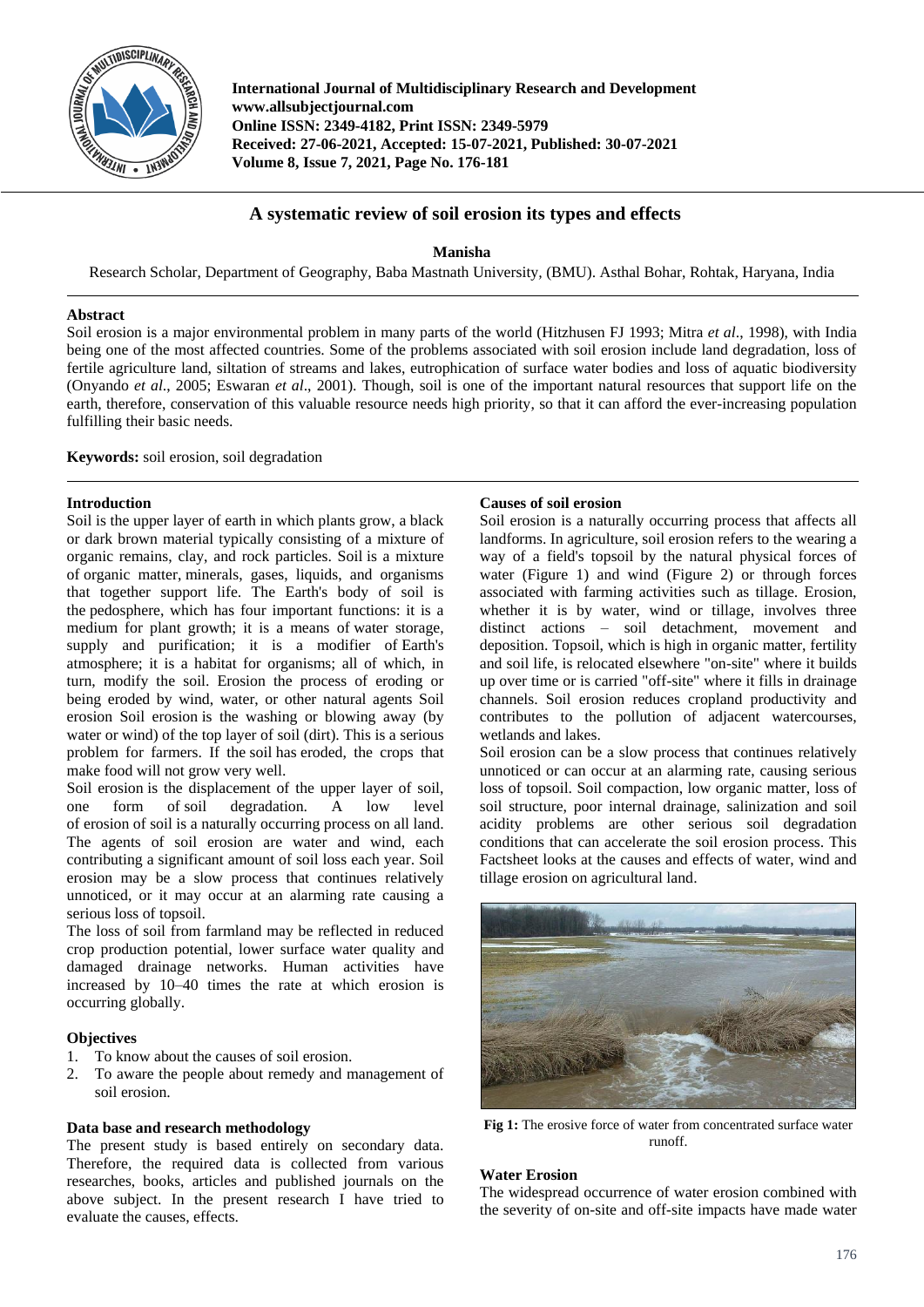erosion the focus of soil conservation efforts in Ontario. The rate and magnitude of soil erosion by water is controlled by the following factors:

#### **Rainfall and Runoff**

The greater the intensity and duration of a rainstorm, the higher the erosion potential. The impact of raindrops on the soil surface can break down soil aggregates and disperse the aggregate material. Lighter aggregate materials such as very fine sand, silt, clay and organic matter are easily removed by the raindrop splash and runoff water; greater raindrop energy or runoff amounts are required to move larger sand and gravel particles.

Soil movement by rainfall (raindrop splash) is usually greatest and most noticeable during short-duration, highintensity thunderstorms. Although the erosion caused by long-lasting and less-intense storms is not usually as spectacular or noticeable as that produced during thunderstorms, the amount of soil loss can be significant, especially when compounded over time.



**Fig 2:** The erosive force of wind on an open field.

Surface water runoff occurs whenever there is excess water on a slope that cannot be absorbed into the soil or is trapped on the surface. Reduced infiltration due to soil compaction, crusting or freezing increases the runoff. Runoff from agricultural land is greatest during spring months when the soils are typically saturated, snow is melting and vegetative cover is minimal.

### **Soil Erodibility**

Soil erodibility is an estimate of the ability of soils to resist erosion, based on the physical characteristics of each soil. Texture is the principal characteristic affecting erodibility, but structure, organic matter and permeability also contribute. Generally, soils with faster infiltration rates, higher levels of organic matter and improved soil structure have a greater resistance to erosion. Sand, sandy loam and loam-textured soils tend to be less erodible than silt, very fine sand and certain clay-textured soils. Tillage and cropping practices that reduce soil organic matter levels, cause poor soil structure, or result in soil compaction, contribute to increases in soil erodibility. As an example, compacted subsurface soil layers can decrease infiltration and increase runoff. The formation of a soil crust, which tends to "seal" the surface, also decreases infiltration. On some sites, a soil crust might decrease the amount of soil loss from raindrop impact and splash; however, a corresponding increase in the amount of runoff water can contribute to more serious erosion problems.

Past erosion also has an effect on a soil's erodibility. Many exposed subsurface soils on eroded sites tend to be more erodible than the original soils were because of their poorer structure and lower organic matter. The lower nutrient levels often associated with subsoils contribute to lower crop yields and generally poorer crop cover, which in turn provides less crop protection for the soil.

### **Slope Gradient and Length**

The steeper and longer the slope of a field, the higher the risk for erosion. Soil erosion by water increases as the slope length increases due to the greater accumulation of runoff. Consolidation of small fields into larger ones often results in longer slope lengths with increased erosion potential, due to increased velocity of water, which permits a greater degree of scouring (carrying capacity for sediment).

### **Cropping and Vegetation**

The potential for soil erosion increases if the soil has no or very little vegetative cover of plants and/or crop residues. Plant and residue cover protect the soil from raindrop impact and splash, tends to slow down the movement of runoff water and allows excess surface water to infiltrate. The erosion-reducing effectiveness of plant and/or crop residues depends on the type, extent and quantity of cover. Vegetation and residue combinations that completely cover the soil and intercept all falling raindrops at and close to the surface are the most efficient in controlling soil erosion (e.g., forests, permanent grasses). Partially incorporated residues and residual roots are also important as these provide channels that allow surface water to move into the soil.

The effectiveness of any protective cover also depends on how much protection is available at various periods during the year, relative to the amount of erosive rainfall that falls during these periods. Crops that provide a full protective cover for a major portion of the year (e.g., alfalfa or winter cover crops) can reduce erosion much more than can crops that leave the soil bare for a longer period of time (e.g., row crops), particularly during periods of highly erosive rainfall such as spring and summer. Crop management systems that favour contour farming and strip-cropping techniques can further reduce the amount of erosion. To reduce most of the erosion on annual row-crop land, leave a residue cover greater than 30% after harvest and over the winter months, or inter-seed a cover crop (e.g., red clover in wheat, oats after silage corn).

#### **Tillage Practices**

The potential for soil erosion by water is affected by tillage operations, depending on the depth, direction and timing of plowing, the type of tillage equipment and the number of passes. Generally, the less the disturbance of vegetation or residue cover at or near the surface, the more effective the tillage practice in reducing water erosion. Minimum till or no-till practices are effective in reducing soil erosion by water.

Tillage and other practices performed up and down field slopes creates pathways for surface water runoff and can accelerate the soil erosion process. Cross-slope cultivation and contour farming techniques discourage the concentration of surface water runoff and limit soil movement.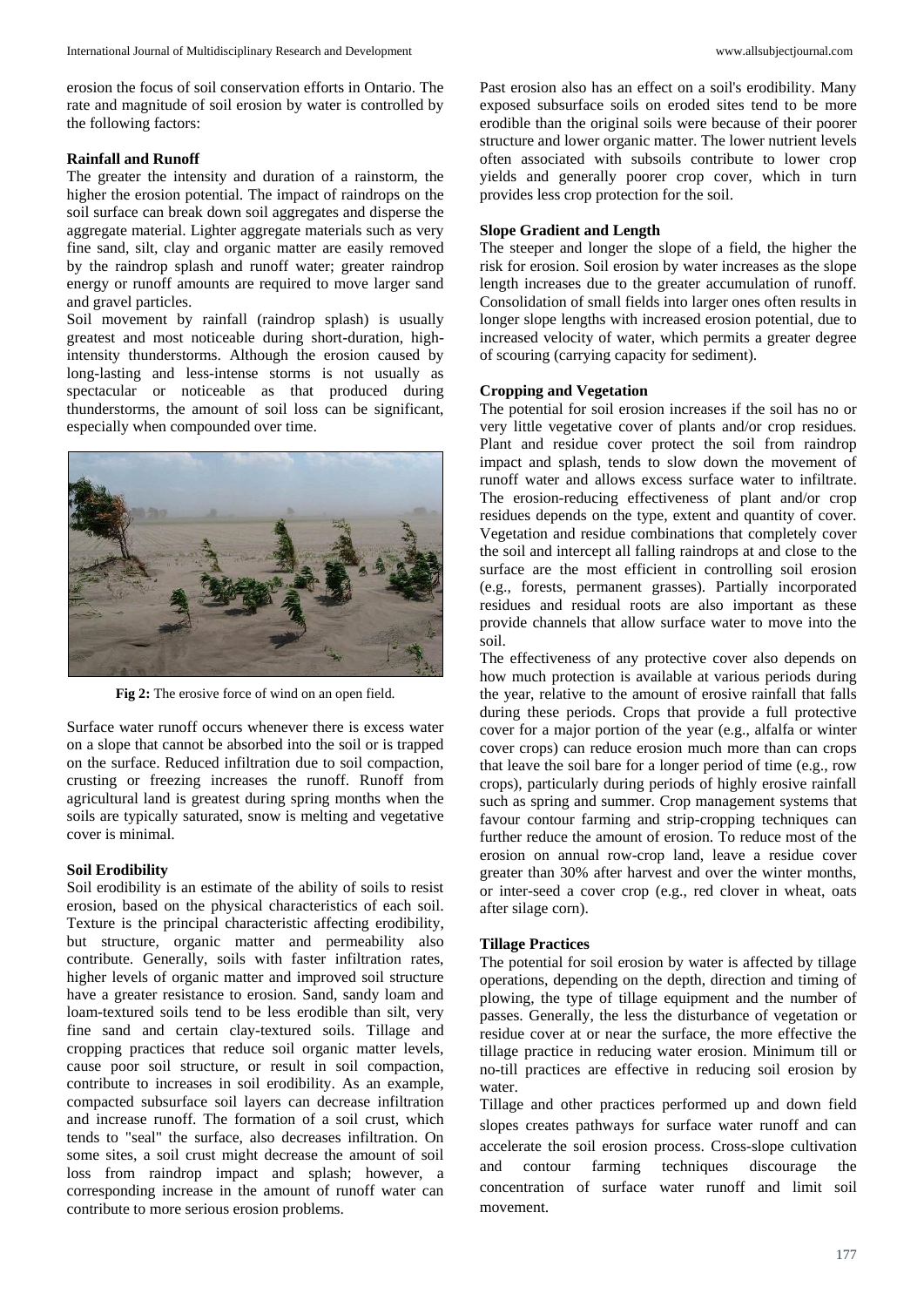#### **Forms of Water Erosion Sheet Erosion**

Sheet erosion is the movement of soil from raindrop splash and runoff water. It typically occurs evenly over a uniform slope and goes unnoticed until most of the productive topsoil has been lost. Deposition of the eroded soil occurs at the bottom of the slope (Figure 3) or in low areas. Lightercoloured soils on knolls, changes in soil horizon thickness and low crop yields on shoulder slopes and knolls are other indicators.



**Fig 3:** The accumulation of soil and crop debris at the lower end of this field is an indicator of sheet erosion.

### **Rill Erosion**

Rill erosion results when surface water runoff concentrates, forming small yet well-defined channels (Figure 4). These distinct channels where the soil has been washed away are called rills when they are small enough to not interfere with field machinery operations. In many cases, rills are filled in each year as part of tillage operations.



**Fig 4:** The distinct path where the soil has been washed away by surface water runoff is an indicator of rill erosion.

### **Gully Erosion**

Gully erosion is an advanced stage of rill erosion where surface channels are eroded to the point where they become a nuisance factor in normal tillage operations (Figure 5). There are farms in Ontario that are losing large quantities of topsoil and subsoil each year due to gully erosion. Surface water runoff, causing gully formation or the enlarging of existing gullies, is usually the result of improper outlet design for local surface and subsurface drainage systems.

The soil instability of gully banks, usually associated with seepage of groundwater, leads to sloughing and slumping (caving-in) of bank slopes. Such failures usually occur during spring months when the soil water conditions are most conducive to the problem.

Gully formations are difficult to control if corrective measures are not designed and properly constructed. Control measures must consider the cause of the increased flow of water across the landscape and be capable of directing the runoff to a proper outlet. Gully erosion results in significant amounts of land being taken out of production and creates hazardous conditions for the operators of farm machinery.



**Fig 5:** Gully erosion may develop in locations where rill erosion has not been managed.

### **Bank Erosion**

Natural streams and constructed drainage channels act as outlets for surface water runoff and subsurface drainage systems. Bank erosion is the progressive undercutting, scouring and slumping of these drainageways (Figure 6). Poor construction practices, inadequate maintenance, uncontrolled livestock access and cropping too close can all lead to bank erosion problems.



**Fig 6:** Bank erosion involves the undercutting and scouring of natural stream and drainage channel banks.

Poorly constructed tile outlets also contribute to bank erosion.

Some do not function properly because they have no rigid outlet pipe, have an inadequate splash pad or no splash pad at all, or have outlet pipes that have been damaged by erosion, machinery or bank cave-ins. The direct damages from bank erosion include loss of productive farmland, undermining of structures such as bridges, increased need to clean out and maintain drainage channels and washing out of lanes, roads and fence rows.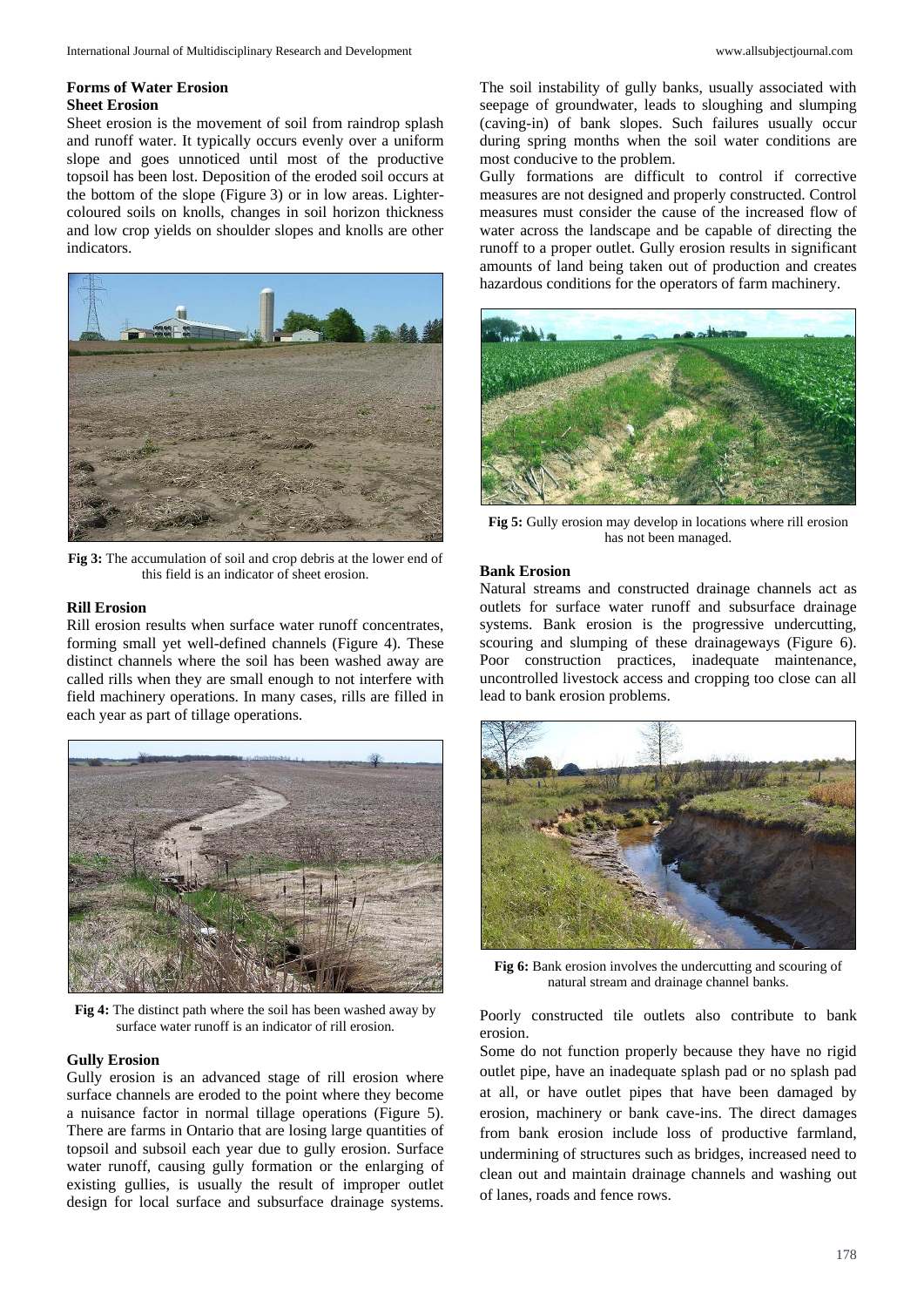## **Effects of Water Erosion On-Site**

The implications of soil erosion by water extend beyond the removal of valuable topsoil. Crop emergence, growth and yield are directly affected by the loss of natural nutrients and applied fertilizers. Seeds and plants can be disturbed or completely removed by the erosion. Organic matter from the soil, residues and any applied manure, is relatively lightweight and can be readily transported off the field, particularly during spring thaw conditions. Pesticides may also be carried off the site with the eroded soil. Soil quality, structure, stability and texture can be affected by the loss of soil. The breakdown of aggregates and the removal of smaller particles or entire layers of soil or organic matter can weaken the structure and even change the texture. Textural changes can in turn affect the water-holding capacity of the soil, making it more susceptible to extreme conditions such as drought.

## **Off-Site**

The off-site impacts of soil erosion by water are not always as apparent as the on-site effects. Eroded soil, deposited down slope, inhibits or delays the emergence of seeds, buries small seedlings and necessitates replanting in the affected areas. Also, sediment can accumulate on downslope properties and contribute to road damage. Sediment that reaches streams or watercourses can accelerate bank erosion, obstruct stream and drainage channels, fill in reservoirs, damage fish habitat and degrade downstream water quality. Pesticides and fertilizers, frequently transported along with the eroding soil, contaminate or pollute downstream water sources, wetlands and lakes. Because of the potential seriousness of some of the off-site impacts, the control of "non-point" pollution from agricultural land is an important consideration.

# **Wind Erosion**

Wind erosion occurs in susceptible areas of Ontario but represents a small percentage of land – mainly sandy and organic or muck soils. Under the right conditions it can cause major losses of soil and property (Figure 7).



**Fig 7:** Wind erosion can be severe on long, unsheltered, smooth soil surfaces.

Soil particles move in three ways, depending on soil particle size and wind strength – suspension, saltation and surface creep. The rate and magnitude of soil erosion by wind is controlled by the following factors:

## **Soil Erodibility**

Very fine soil particles are carried high into the air by the wind and transported great distances (suspension). Fine-tomedium size soil particles are lifted a short distance into the air and drop back to the soil surface, damaging crops and dislodging more soil (saltation). Larger-sized soil particles that are too large to be lifted off the ground are dislodged by the wind and roll along the soil surface (surface creep). The abrasion that results from windblown particles breaks down stable surface aggregates and further increases the soil erodibility.

### **Soil Surface Roughness**

Soil surfaces that are not rough offer little resistance to the wind. However, ridges left from tillage can dry out more quickly in a wind event, resulting in more loose, dry soil available to blow. Over time, soil surfaces become filled in, and the roughness is broken down by abrasion. This results in a smoother surface susceptible to the wind. Excess tillage can contribute to soil structure breakdown and increased erosion.

## **Climate**

The speed and duration of the wind have a direct relationship to the extent of soil erosion. Soil moisture levels are very low at the surface of excessively drained soils or during periods of drought, thus releasing the particles for transport by wind. This effect also occurs in freeze-drying of the soil surface during winter months. Accumulation of soil on the leeward side of barriers such as fence rows, trees or buildings, or snow cover that has a brown colour during winter are indicators of wind erosion.

### **Unsheltered Distance**

A lack of windbreaks (trees, shrubs, crop residue, etc.) allows the wind to put soil particles into motion for greater distances, thus increasing abrasion and soil erosion. Knolls and hilltops are usually exposed and suffer the most.

# **Vegetative Cover**

The lack of permanent vegetative cover in certain locations results in extensive wind erosion. Loose, dry, bare soil is the most susceptible; however, crops that produce low levels of residue (e.g., soybeans and many vegetable crops) may not provide enough resistance. In severe cases, even crops that produce a lot of residue may not protect the soil. The most effective protective vegetative cover consists of a cover crop with an adequate network of living windbreaks in combination with good tillage, residue management and crop selection.

# **Effects of Wind Erosion**

Wind erosion damages crops through sandblasting of young seedlings or transplants, burial of plants or seed, and exposure of seed. Crops are ruined, resulting in costly delays and making reseeding necessary. Plants damaged by sandblasting are vulnerable to the entry of disease with a resulting decrease in yield, loss of quality and market value. Also, wind erosion can create adverse operating conditions, preventing timely field activities. Soil drifting is a fertilitydepleting process that can lead to poor crop growth and yield reductions in areas of fields where wind erosion is a recurring problem. Continual drifting of an area gradually causes a textural change in the soil. Loss of fine sand, silt,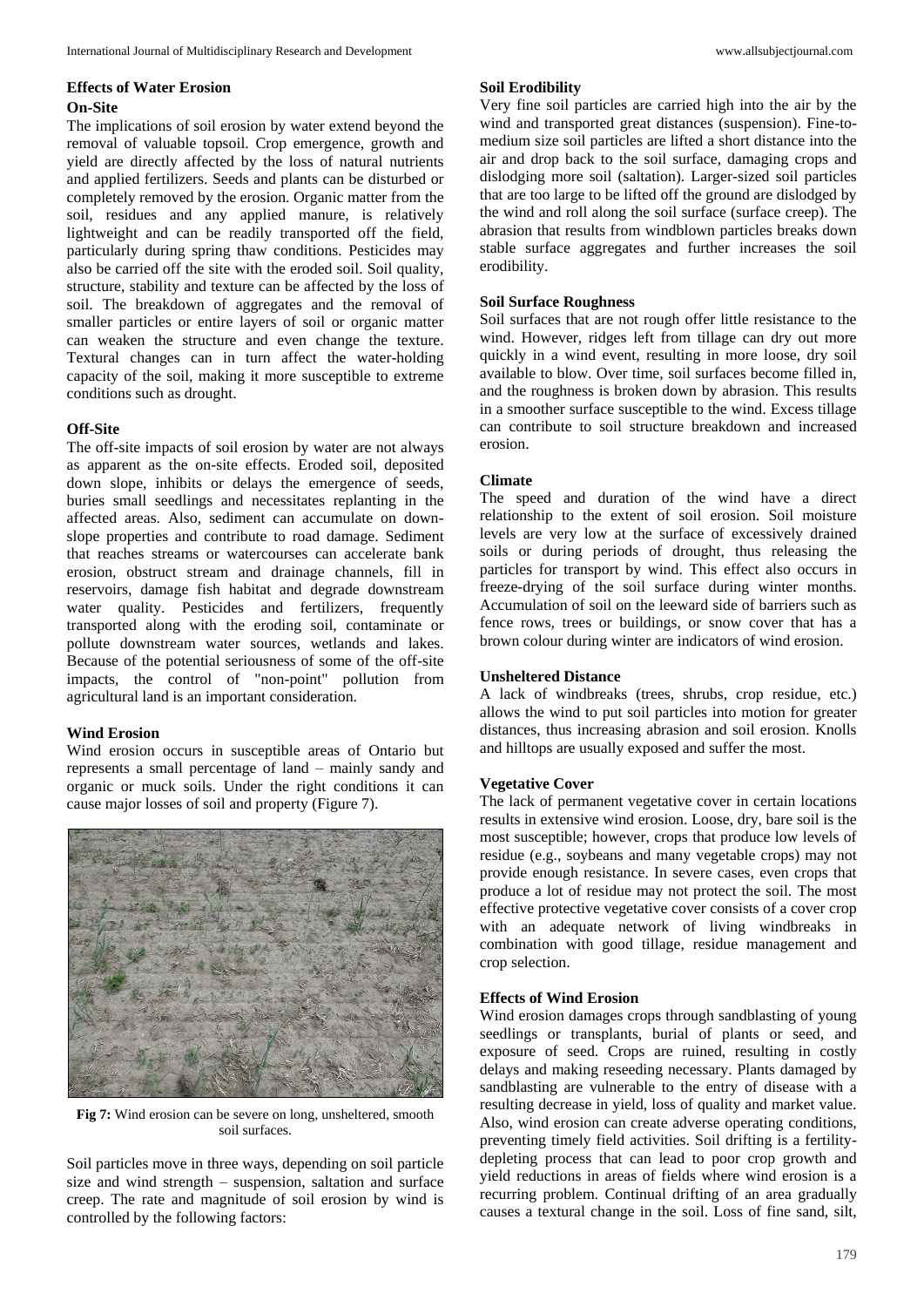clay and organic particles from sandy soils serves to lower the moisture-holding capacity of the soil. This increases the erodibility of the soil and compounds the problem.

The removal of wind-blown soils from fence rows, constructed drainage channels and roads, and from around buildings is a costly process. Also, soil nutrients and surface-applied chemicals can be carried along with the soil particles, contributing to off-site impacts. In addition, blowing dust can affect human health and create public safety hazards.

### **Tillage Erosion**

Tillage erosion is the redistribution of soil through the action of tillage and gravity (Figure 8). It results in the progressive down-slope movement of soil, causing severe soil loss on upper-slope positions and accumulation in lower-slope positions. This form of erosion is a major delivery mechanism for water erosion. Tillage action moves soil to convergent areas of a field where surface water runoff concentrates. Also, exposed subsoil is highly erodible to the forces of water and wind. Tillage erosion has the greatest potential for the "on-site" movement of soil and in many cases can cause more erosion than water or wind.



**Fig 8:** Tillage erosion involves the progressive down-slope movement of soil.

The rate and magnitude of soil erosion by tillage is controlled by the following factors:

### **Type of Tillage Equipment**

Tillage equipment that lifts and carries will tend to move more soil. As an example, a chisel plow leaves far more crop residue on the soil surface than the conventional moldboard plow but it can move as much soil as the moldboard plow and move it to a greater distance. Using implements that do not move very much soil will help minimize the effects of tillage erosion.

#### **Direction**

Tillage implements like a plow or disc throw soil either up or down slope, depending on the direction of tillage. Typically, more soil is moved while tilling in the downslope direction than while tilling in the up-slope direction.

#### **Speed and Depth**

The speed and depth of tillage operations will influence the amount of soil moved. Deep tillage disturbs more soil, while increased speed moves soil further.

### **Number of Passes**

Reducing the number of passes of tillage equipment reduces the movement of soil. It also leaves more crop residue on the soil surface and reduces pulverization of the soil aggregates, both of which can help resist water and wind erosion.

#### **Effects of Tillage Erosion**

Tillage erosion impacts crop development and yield. Crop growth on shoulder slopes and knolls is slow and stunted due to poor soil structure and loss of organic matter and is more susceptible to stress under adverse conditions. Changes in soil structure and texture can increase the erodibility of the soil and expose the soil to further erosion by the forces of water and wind.

In extreme cases, tillage erosion includes the movement of subsurface soil. Subsoil that has been moved from upperslope positions to lower-slope positions can bury the productive topsoil in the lower-slope areas, further impacting crop development and yield. Research related to tillage-eroded fields has shown soil loss of as much as 2 m of depth on upper-slope positions and yield declines of up to 40% in corn. Remediation for extreme cases involves the relocation of displaced soils to the upper-slope positions.

#### **Conservation Measures**

The adoption of various soil conservation measures reduces soil erosion by water, wind and tillage. Tillage and cropping practices, as well as land management practices, directly affect the overall soil erosion problem and solutions on a farm. When crop rotations or changing tillage practices are not enough to control erosion on a field, a combination of approaches or more extreme measures might be necessary. For example, contour plowing, strip-cropping or terracing may be considered. In more serious cases where concentrated runoff occurs, it is necessary to include structural controls as part of the overall solution – grassed waterways, drop pipe and grade control structures, rock chutes, and water and sediment control basins.

More details on these and other best management practices can be found in OMAFRA publication BMP 26, Controlling Soil Erosion on the Farm.

### **Conclusion**

Soil erosion remains a key challenge for agriculture. Many farmers have already made significant progress in dealing with soil erosion problems on their farms. However, because of continued advances in soil management and crop production technology that have maintained or increased yields in spite of soil erosion, others are not aware of the increasing problem on farmland. Awareness usually occurs only when property is damaged and productive areas of soil are lost.

The increase in extreme weather events predicted with climate change will magnify the existing water and wind erosion situations and create new areas of concern. Farmland must be protected as much as possible, with special attention to higher risk situations that leave the soil vulnerable to erosion.

#### **References**

- 1. Gordon LJ, Steffen W, Jonsson BF, Folke C, Falkenmark M, Johannessen A. Human modifications of global water vapor flows from the land surface, Proc. Natl. Acad. Sci. U. S. A,2005:102:7612-7617.
- 2. Sharma NK, Singh RJ, Mandal D, Kumar A, Alam NM, Keesstra S. Increasing farmer's income and reducing soil erosion using intercropping inrainfed maize-wheat